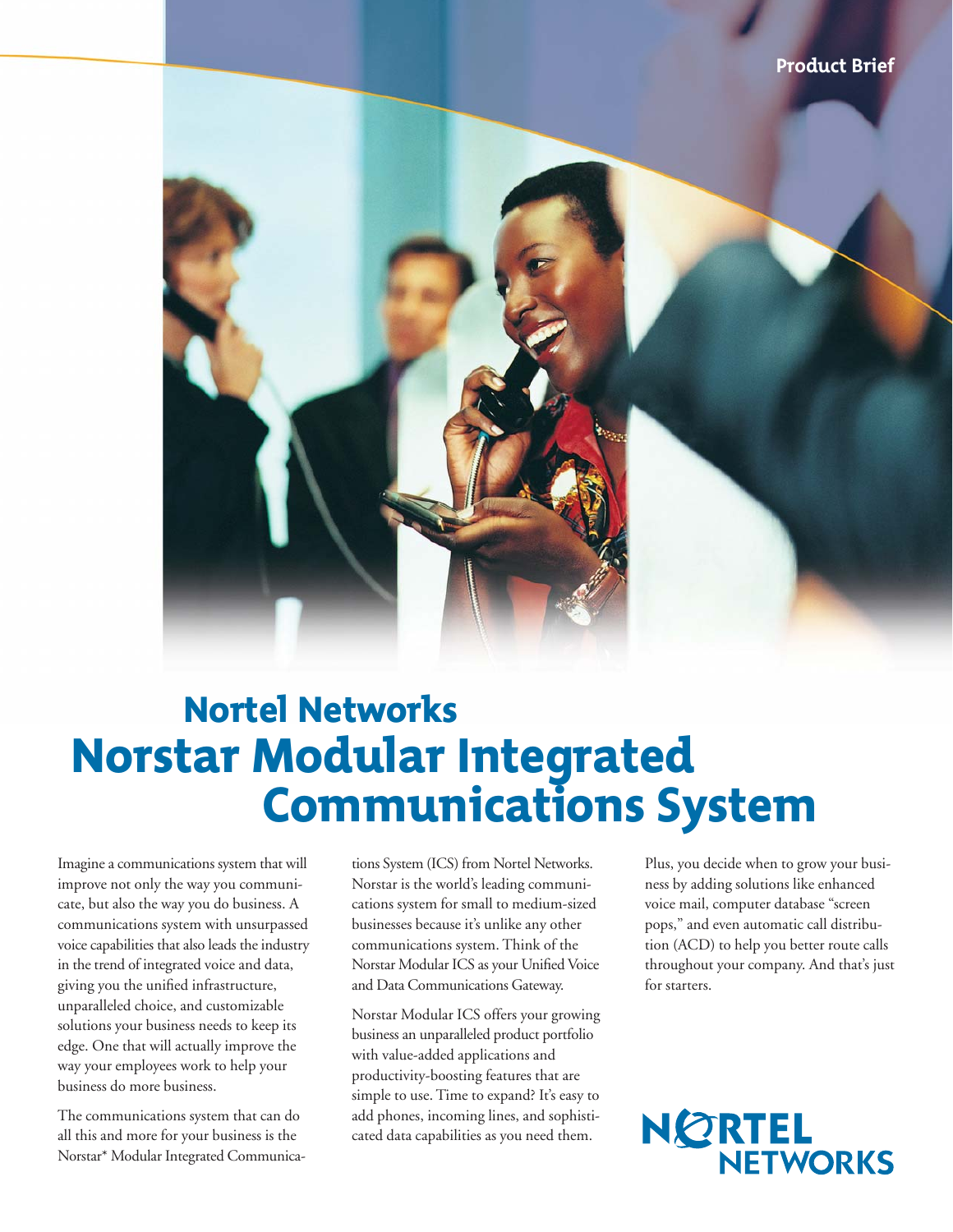## Powerful solutions

Managing the hundreds of communications your business receives a day can be time-consuming and often frustrating. You and your employees spend so much time chasing messages, returning phone calls, and trying to figure out how to transfer information, that there's little time left for other work. There is a way to improve the way you communicate so you can be more productive.

The Norstar Modular ICS supports dedicated Internet access devices that make available to your business such powerful branch-to-branch solutions as data networking, VoIP trunking for voice and fax (VoIP Gateway), desktop messaging, digital networking, complex call centers, WAN support, and voice mail. You can also network up to 10 Norstar sites over Primary Rate Interface (PRI) for private networking, bringing the benefits of centralized voice mail, unified dialing plans, and centralized auto attendant.

Plus, your Norstar offers many advanced features to make your internal and external communications more efficient—features like Internal Messaging, so you can leave a message for another employee who's on

## *Figure 1:*

*The Norstar Modular Integrated Communications System (ICS)*



**My business needs a way to get more out of the workday. Is there a better way to manage communications with customers and each other? My business requires access to all kinds of information, including large files from our office across town. Is there a way to consolidate communication flow?**

a call or away from their desk; or Call Log, which works with Calling Line Identification<sup>#</sup> to let you see who called while you were away from your desk. And every Business Series Telephone has an integrated LCD window, which lets you easily take advantage of Norstar features with a glance and the touch of a button. Norstar is an expert at business communications, so your employees don't have to be.

What's more, Norstar Modular ICS can be easily programmed to fit the way your business and each user communicates, so sales professionals who don't want to accept phone calls during client meetings can program their phone for one-touch Do Not Disturb. Or if they want to forward calls to their home office, a button on their phone can be programmed to Forward. Your employees will see the difference right away; they'll enjoy using Norstar, and you'll enjoy their increased productivity.

# High-speed communications

To stay ahead of the competition, your business has to get, move, and use information quickly and efficiently. Right now you may be relying on couriers, employee travel, or dedicated lines to move information from one place to another. But those can often be expensive and time-consuming ineffective for your business. Norstar Modular ICS supports Integrated Services Digital Network (ISDN) Basic Rate Interface (BRI) and Primary Rate Interface (PRI), industry-standard digital services from your telephone service provider, as well as full and fractional T1 (up to three supported on MICS) voice and data communications. ISDN helps reduce costs while speeding up and simplifying communications. As your communications gateway, Norstar Modular ICS gives you all you need to create the voice and data solution your business requires. Norstar Modular ICS supports dedicated pointto-point communications and private networking between locations, allowing multiple site offices, branch locations, and telecommuters to share information and applications instantly and easily over a single integrated voice and data network.

With Norstar Modular ICS, you can create a private network between Norstar sites for shared applications, common dialing plans, and more.

What's more, Norstar Modular ICS offers multiple connection options that let your business get the greatest leverage from your intranet or corporate network, your local telephone company, or your Internet Service Provider (ISP). Whether you require analog lines for general communications or faster, clearer digital lines through ISDN BRI, PRI, or TI services, you build the Norstar Modular ICS that's right for your business.

<sup>‡</sup> Take advantage of Calling Line Identification (CLID) features on your Norstar system by subscribing to CLID from your telephone service provider and equipping your Norstar system to capture it.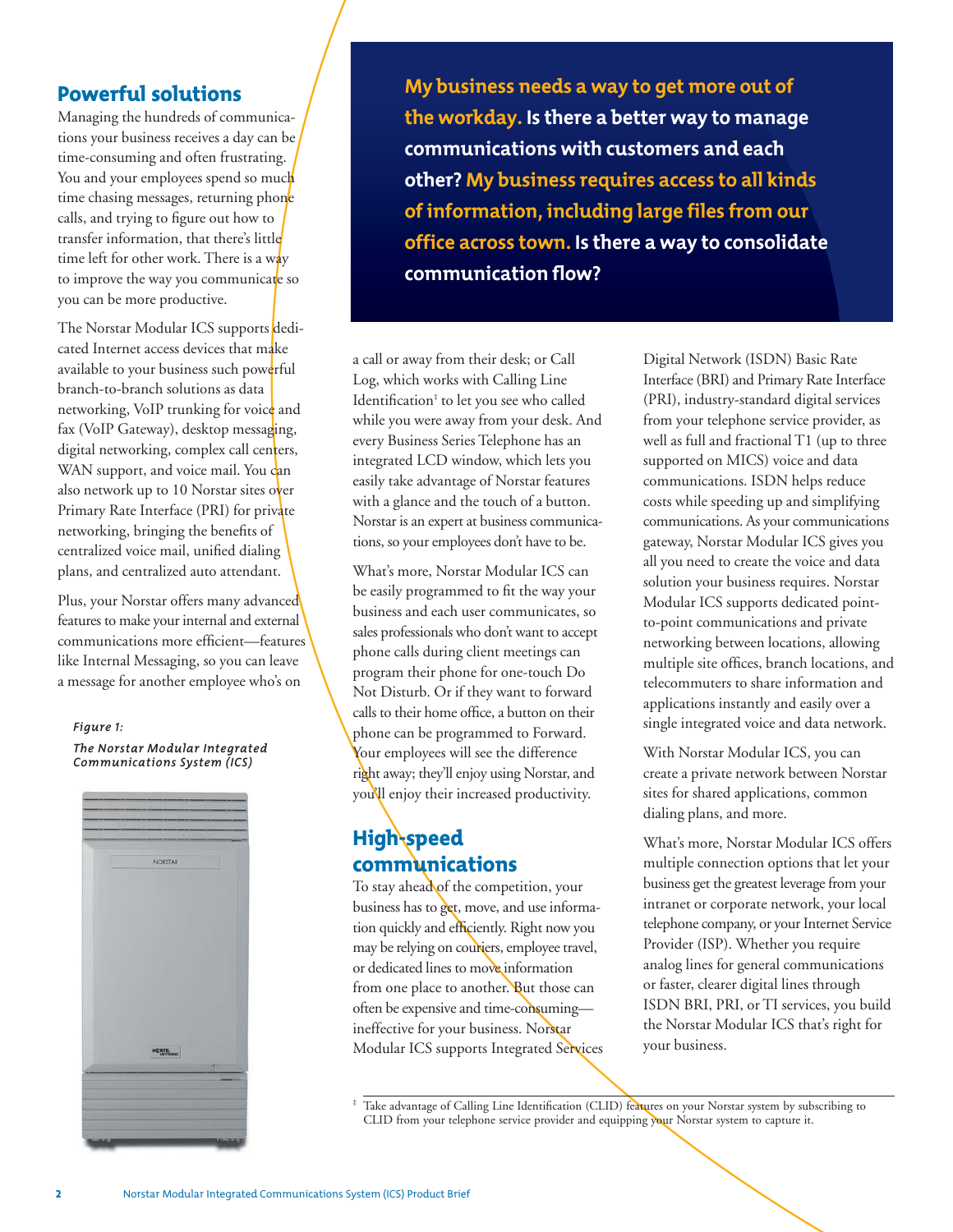The Norstar Modular ICS also supports the Norstar VoIP Gateway for trunk-side voice and fax communications over an IP connection. The Norstar VoIP Gateway offers great value to Norstar customers, providing the choice of enhanced voice applications at a very reasonable price and enabling them to access high-quality VoIP networking between Norstar systems. They can leverage their data network for voice and fax communications for significant cost savings. The Norstar VoIP Gateway is compatible with all levels of Modular ICS software loads and provides Unified Dialing and CLID between Modular ICS sites and CICS, Meridian 1\*, and Succession\* 1000 Nortel Networks solution sites. The Norstar VoIP Gateway provides simple operation with or without a Gatekeeper and is fully compatible with other Norstar systems.

# Integrated applications

Since your business is constantly growing and changing, your communications system has to be able to keep up to meet your needs today with an eye towards tomorrow. The Norstar Modular ICS becomes your communications gateway by providing your business multiple applications support and a powerful set of integrated voice capabilities combined with robust data functionality. Once this solid foundation is in place, you can build the other pieces as your company grows.

The Modular ICS makes it easy to add integrated applications when your business needs them—like voice mail for accurate and prompt message delivery; or desktop messaging so you can manage voice, fax, and e-mail messages from your PC; and even customer database "screen pops" through computer telephony integration (CTI), that let your employees get the jump on customer service by knowing who's calling and the status of the caller's account even before answering the call just to name a few.

Norstar applications work with each other and the system to further enhance communications. For example, Norstar Modular ICS can integrate voice mail and call center applications, allowing callers to leave a message requesting a callback instead of waiting in queue. Employees can check for voice and fax messages with one call, even when they're on the road. This tight integration of voice and data applications means your business runs smarter and more efficiently, which can lead to greater employee satisfaction and, more importantly, happier customers who want to continue doing business with you.

## Remarkable scalability

Norstar provides seamless growth to meet the demands of your growing business. There's extraordinary room to expand the capacity of the Modular ICS. You simply add modules in building-block fashion to grow the system. The Norstar Modular ICS can start with just a few incoming lines and telephones and grow to up to 272 ports in various combinations of lines and expansion levels.

And if you're upgrading from a Norstar Compact ICS to the Modular ICS, your initial investment is protected because you can re-use existing hardware and peripherals. You'll retain all your Norstar telephones and most system components, as well as Norstar applications for your Modular ICS. Nothing on the desktop changes—phones, computers, and the way you use them all remain the same.

# Norstar quality and reliability

The high level of quality and performance designed and manufactured right into the Modular ICS provides an exceptional advantage: standard-setting reliability. More than ever, your communications system is a vital link to your customers. Downtime and other problems can halt information flow and result in lost sales. The value you'll gain from the Norstar Modular ICS will be apparent immediately. With every communication, you and your employees will get more done. You'll notice and appreciate the difference; and, more importantly, so will your customers. You can breathe easy with the Norstar Modular ICS. In fact, Norstar is an industry leader in reliability and manufacturing quality. And the Modular ICS is built on everything that's made Norstar the #1 small-system choice for businesses around the world. Best of all, the company that stands behind the advanced technology of Norstar Modular ICS is Nortel Networks. Founded in 1895, Nortel Networks is now one of the world's leading providers of communications equipment and systems. And because Norstar Modular ICS is from Nortel Networks, you can count on its quality and reliability for years to come.

**It's clear the Modular ICS can help my business work smarter, but what happens when we need more functionality...? ...or more capacity? We have to be away from our desks a lot, and returning missed calls eats up a big part of the day. Does Norstar have a solution for that? Communication is my company's lifeline. I need to feel confident that this communications system will keep my business going.**